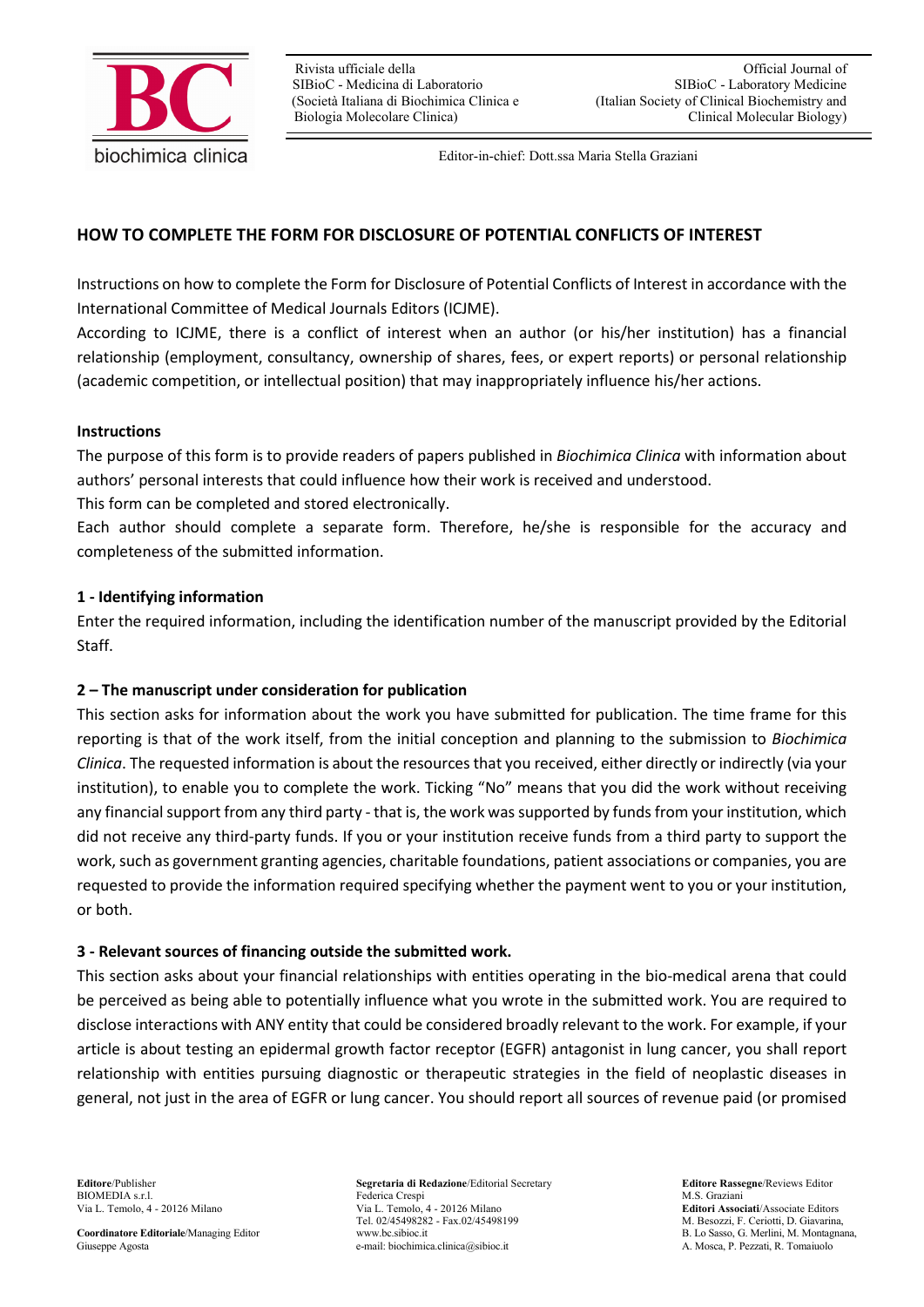

Editor-in-chief: Dott.ssa Maria Stella Graziani

to be paid) directly to you or your institution on your behalf over the 24 months prior to submission of the work. This should include all payments from sources with relevance to the submitted work, not just those from the entities that sponsored the research. Where there is any doubt, it is usually better to disclose a relationship than not to do so.

Public funding sources, such as government agencies, charitable foundations or academic institutions, need not be disclosed. For example, if a government agency sponsored a research in which you have been involved and drugs were provided by a pharmaceutical company, you need only list the pharmaceutical company.

### **4 - Other financial relationships.**

Use this section to report other relationships or activities that readers could perceive to have influenced what you wrote in the submitted work.

### **FORM**

# **Section 1. Identifying information**

| 6. I am the corresponding author: | YES NO NO |  |  |
|-----------------------------------|-----------|--|--|

### **Section 2. The work under consideration for publication**

Did you or your institution at any time receive payment or services from a third party for any aspect of the submitted work (including but not limited to grants in general, data monitoring board, study design, manuscript preparation, statistical analysis, etc.)?

Complete - add "X" - each row by type of payment and entity or tick "No".

**Editore**/Publisher **Segretaria di Redazione**/Editorial Secretary **Editore Rassegne**/Reviews Editor Federica Crespi Via L. Temolo, 4 - 20126 Milano Via L. Temolo, 4 - 20126 Milano **Editori Associati**/Associate Editors Tel. 02/45498282 - Fax.02/45498199 M. Besozzi, F. Ceriotti, D. Giavarina, www.bc.sibioc.it<br>B. Lo Sasso, G. Merlini, M. Montagnana. **Coordinatore Editoriale**/Managing Editor www.bc.sibioc.it B. Lo Sasso, G. Merlini, M. Montagnana, Giuseppe Agosta<br>
Giuseppe Agosta R. Tomaiuolo e-mail: biochimica.clinica@sibioc.it A. Mosca, P. Pezzati, R. Tomaiuolo e-mail: biochimica.clinica@sibioc.it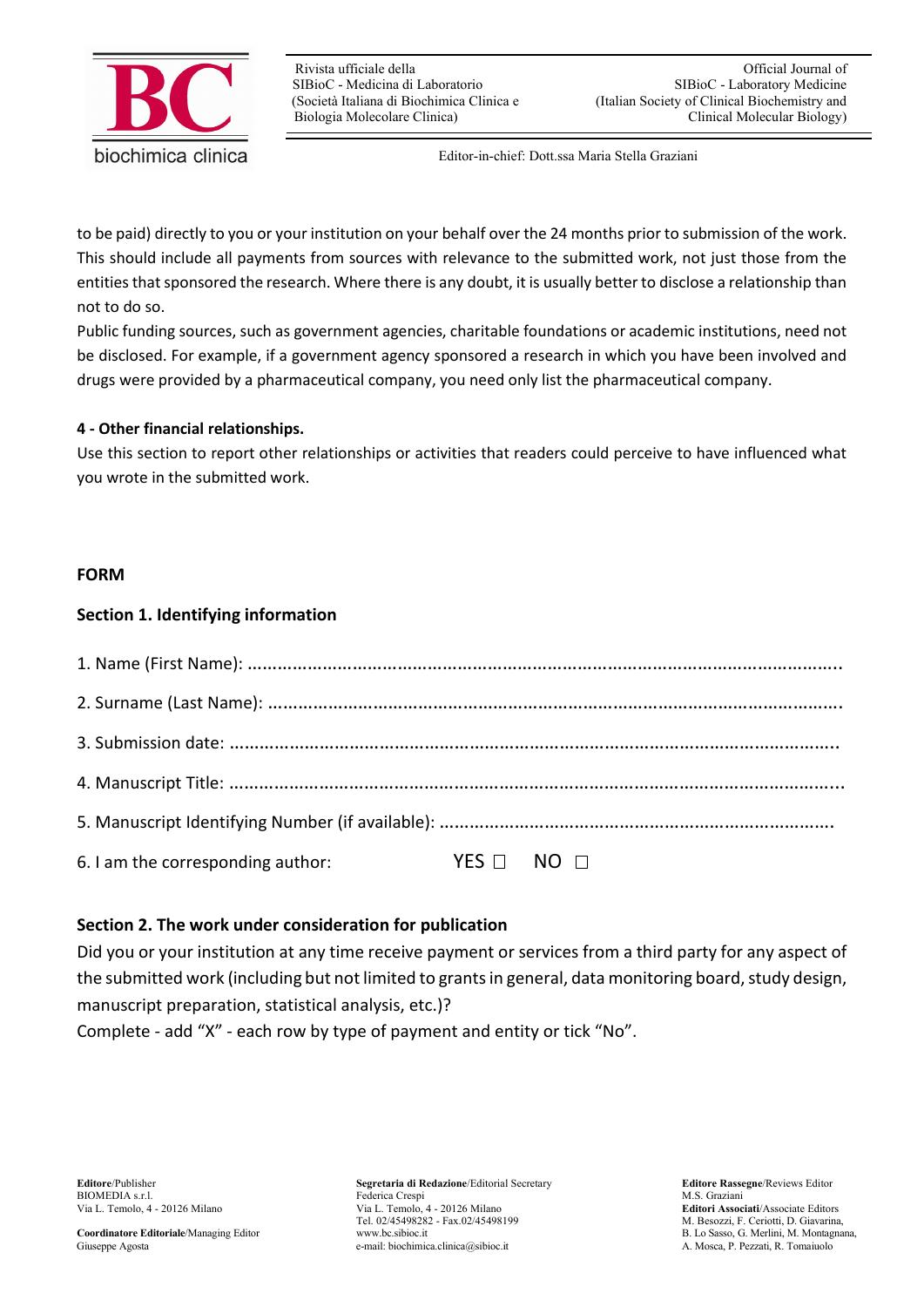

SIBioC - Medicina di Laboratorio<br>(Società Italiana di Biochimica Clinica e

Rivista ufficiale della anno 1992 and 1993. Controlled a Communista ufficial Journal of SIBioC - Laboratory Medicine (Italian Society of Clinical Biochemistry and Biologia Molecolare Clinica) Clinical Molecular Biology)

Editor-in-chief: Dott.ssa Maria Stella Graziani

| <b>Type</b>                                                                                                                                                                                          | <b>No</b> | <b>Money Paid</b><br>to You | <b>Money Paid</b><br>to Your<br>Institution* | Name of the<br><b>Entity</b> | Comments** |
|------------------------------------------------------------------------------------------------------------------------------------------------------------------------------------------------------|-----------|-----------------------------|----------------------------------------------|------------------------------|------------|
| 1. Refund for: travel<br>costs/accommodation<br>fees for attending<br>conferences or meetings<br>focusing on your<br>research, writing or<br>reviewing the<br>manuscript, review<br>activities, etc. |           |                             |                                              |                              |            |
| 2. Provision of: writing<br>assistance, medicines,<br>equipment, reagents for<br>laboratory analysis, or<br>administrative support<br>3. Other                                                       |           |                             |                                              |                              |            |

*\*This means money received from your institution in relation to this study.*

*\*\*Use this section to provide any other evaluation elements.*

# **Section 3. Relevant financial activities outside the submitted work, in relation to the topic investigated**

Report all payments received over the 24 months prior to submission of the work. Complete - add "X" - each row by type of payment and entity or tick "No".

| <b>Type</b>                                | <b>No</b> | <b>Money Paid</b><br>to You | <b>Money Paid</b><br>to Your<br>Institution* | Name of the<br><b>Entity</b> | Comments** |
|--------------------------------------------|-----------|-----------------------------|----------------------------------------------|------------------------------|------------|
| 1. Employment                              |           |                             |                                              |                              |            |
| 2. Consultancy                             |           |                             |                                              |                              |            |
| 3. Fees                                    |           |                             |                                              |                              |            |
| 4. Patents (planned,<br>pending or issued) |           |                             |                                              |                              |            |

BIOMEDIA s.r.l. Federica Crespi Via L. Temolo, 4 - 20126 Milano Via L. Temolo,

**Editore**/Publisher **Segretaria di Redazione**/Editorial Secretary **Editore Rassegne**/Reviews Editor Via L. Temolo, 4 - 20126 Milano Via L. Temolo, 4 - 20126 Milano **Editori Associati**/Associate Editors<br>Tel. 02/45498282 - Fax.02/45498199 M. Besozzi, F. Ceriotti, D. Giavarina, **Coordinatore Editoriale**/Managing Editor www.bc.sibioc.it B. Lo Sasso, G. Merlini, M. Montagnana, Giuseppe Agosta e-mail: biochimica.clinica@sibioc.it B. Lo Sasso, G. Merlini, M. Montagnana, e-mail: biochimica.clinica@sib e-mail: biochimica.clinica@sibioc.it